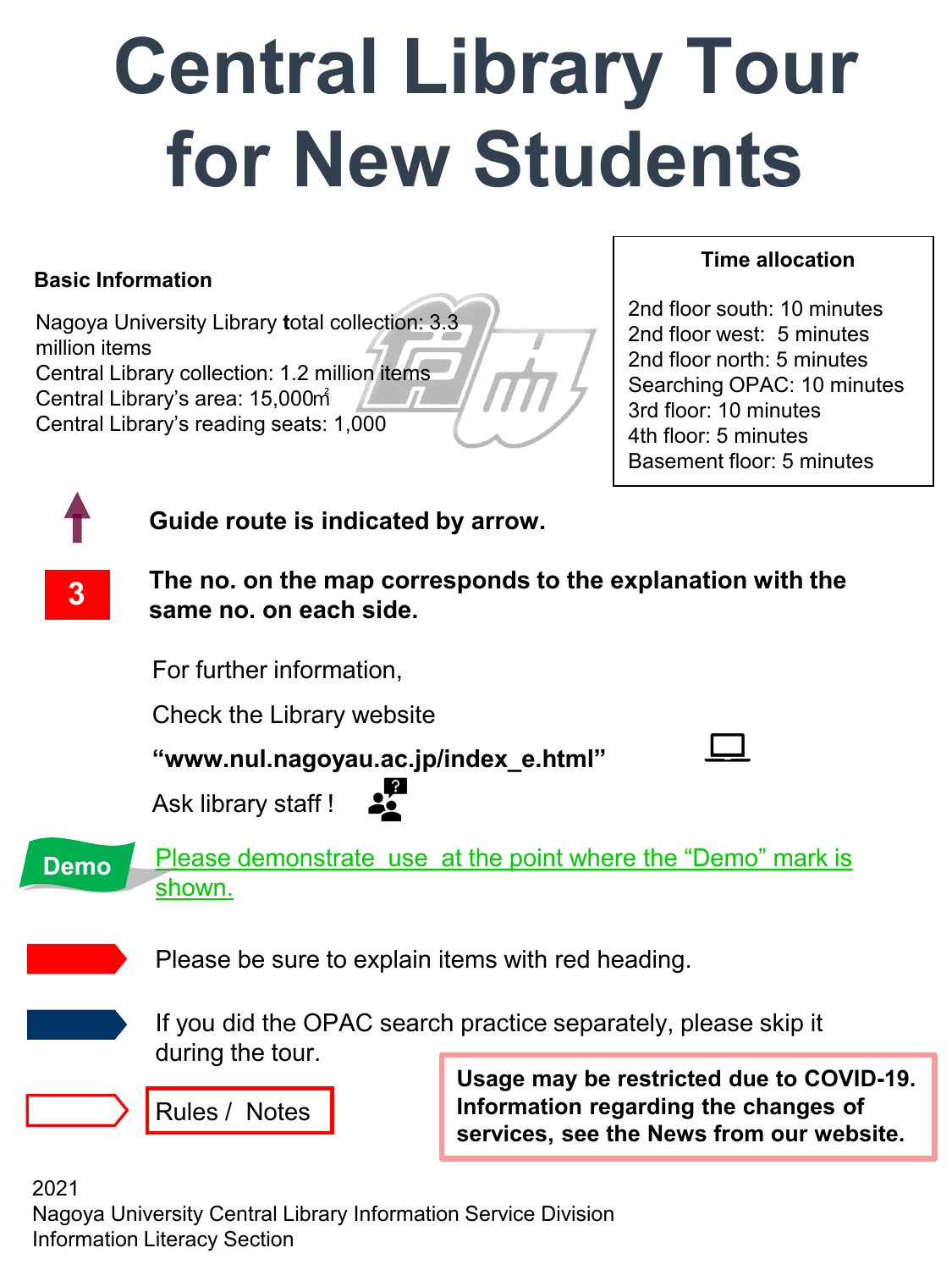**\***Information regarding changes of services, see the News from our website

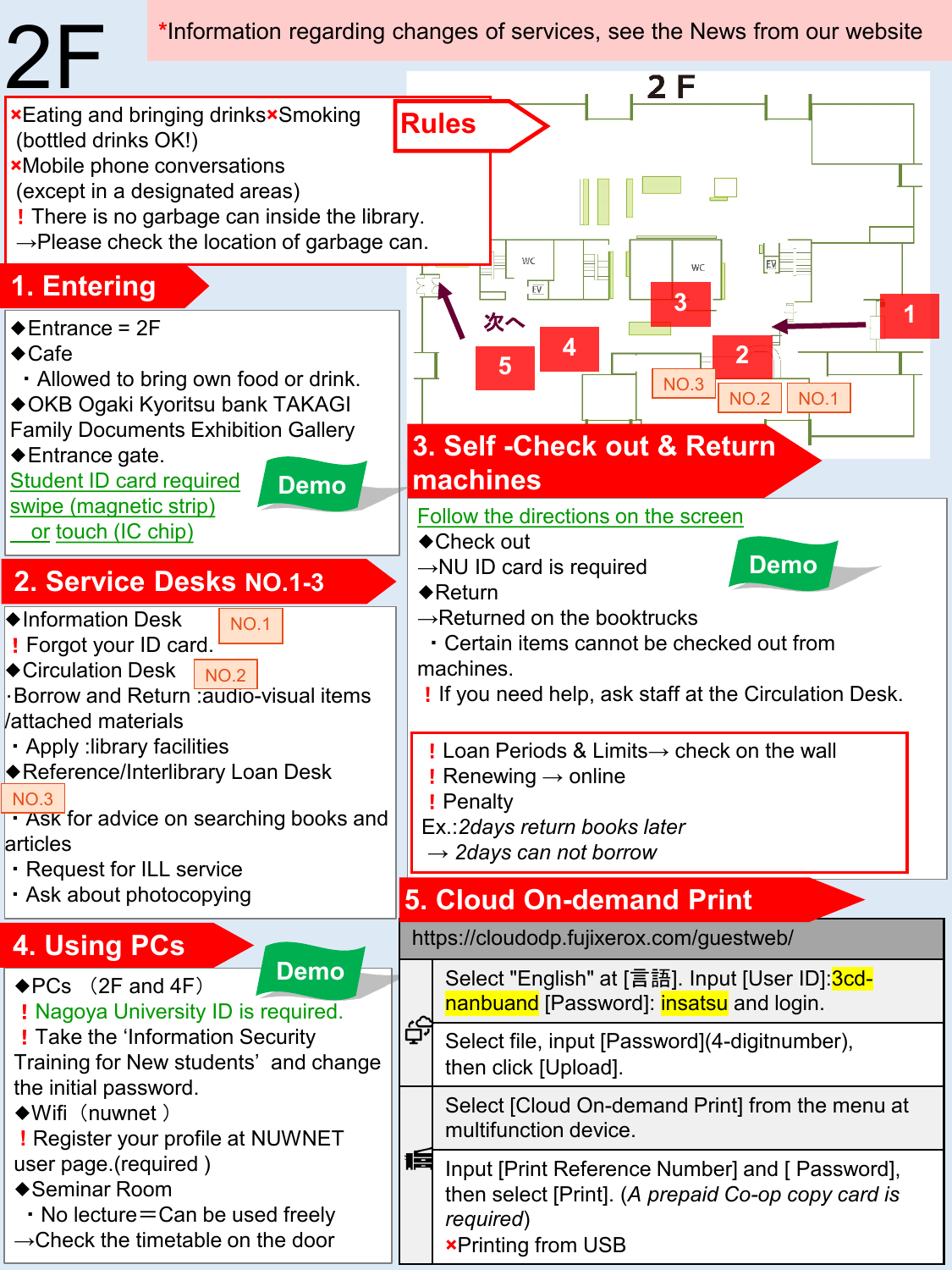#### **\***Information regarding changes of services, see the News from our website



### **6. Work-pod /Library-maker-space**

・ Application at the service desk. ◆Work-pod: private room for online

meeting, course, etc.

◆Library-maker-space: 3d printer, machine for designing, etc.

### **7. Reference Books**

- ◆Reference Books
- ・Books for doing research Encyclopedias, dictionaries, handbooks, maps, white papers, etc. **×**Cannot be borrowed

## **8. Discovery Square**

◆Discovery Square

- ・Open space for workshops, seminars, presentations,
- $\rightarrow$  Apply for use at Circulation Desk
- ! No lecture=Can be used freely
- $\rightarrow$  Check the timetable

!**Usually,** learning conversations are possible on the 2F

- **×** Be quiet on other floors!
- ◆Group Learning Area
- ・Group learning, presentation practice, etc.

! Desks, chairs, and whiteboards can be laid out freely

! Projector application ... Circulation desk

### **9. Language learning materials & AV Booths**

- ◆Language learning materials (classified by language)
- ! Attached CD Borrow/Return
- $\rightarrow$  Circulation Desk
	- ・ Text books for language learning
- ◆Extensive reading materials
- (classified by language)
- ・ Series of materials with accessible content and plain language

| <b>OPAC</b> | <b>Extensive Reading</b>                                 |
|-------------|----------------------------------------------------------|
|             | Location Central library,<br>Ianguage learning materials |
| Call No     | $ 837 $   M         ER                                   |

- ◆Audio-visual Booth
- $\rightarrow$ See notice on desk
- ・DVDs, CDs, Videos, International broadcasts can be used
- ! Use AV Booths  $\rightarrow$  Key deposit
- ! Using DVDs → Circulation Desk

### **10. Learning Commons North Area**

- ◆Multipurpose Learning Area
- ・For individual studies and using Computers
- ◆Writing Support Area
- ・For two people to work together on reports with computers.
- ! PC s: Adobe software installed
- ◆Seminar Room A
- ・No lecture=Can be used freely
- $\rightarrow$ Check the timetable on the door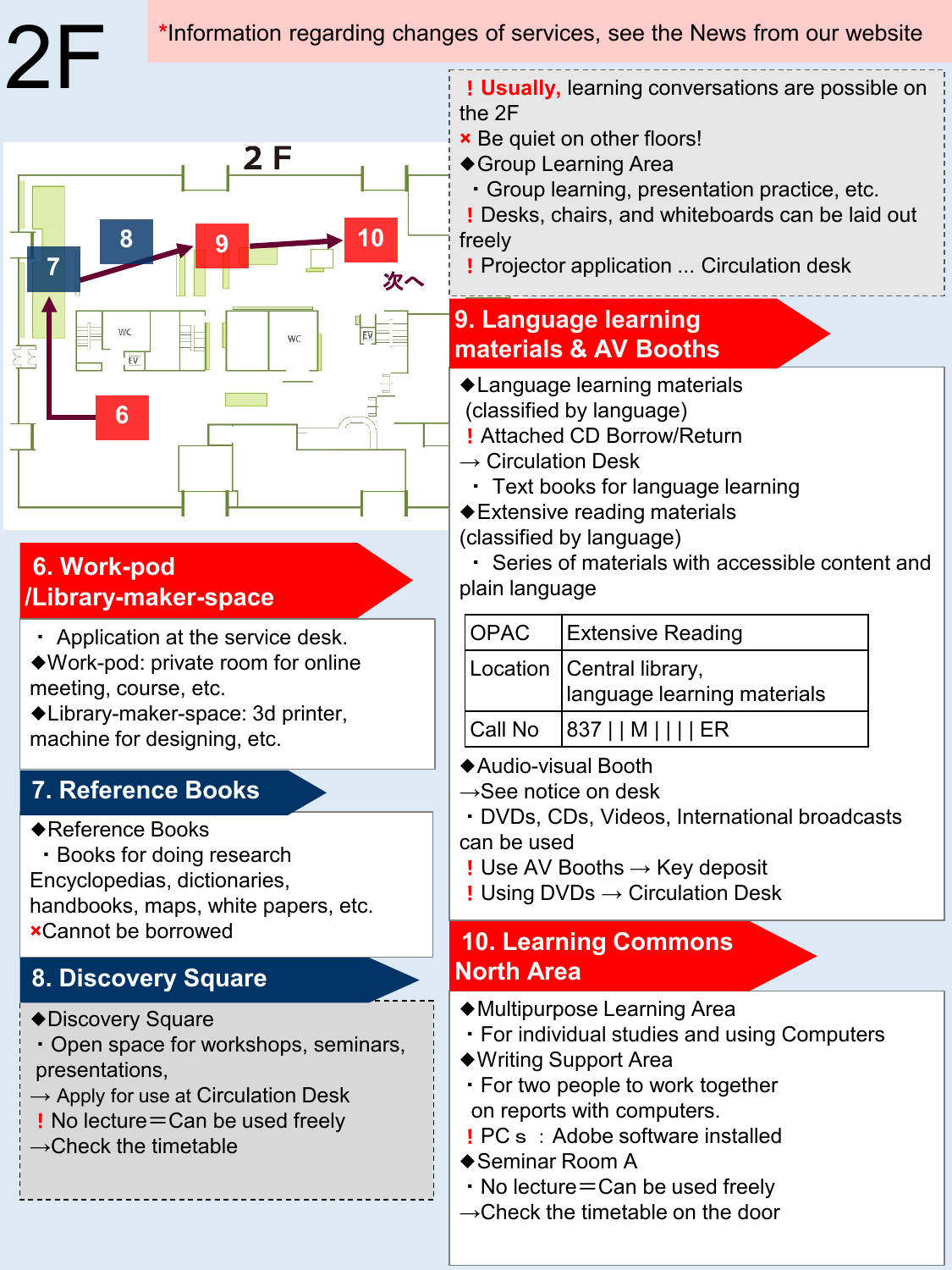### **11. Support Desk**



**×** There is no scanner in the library.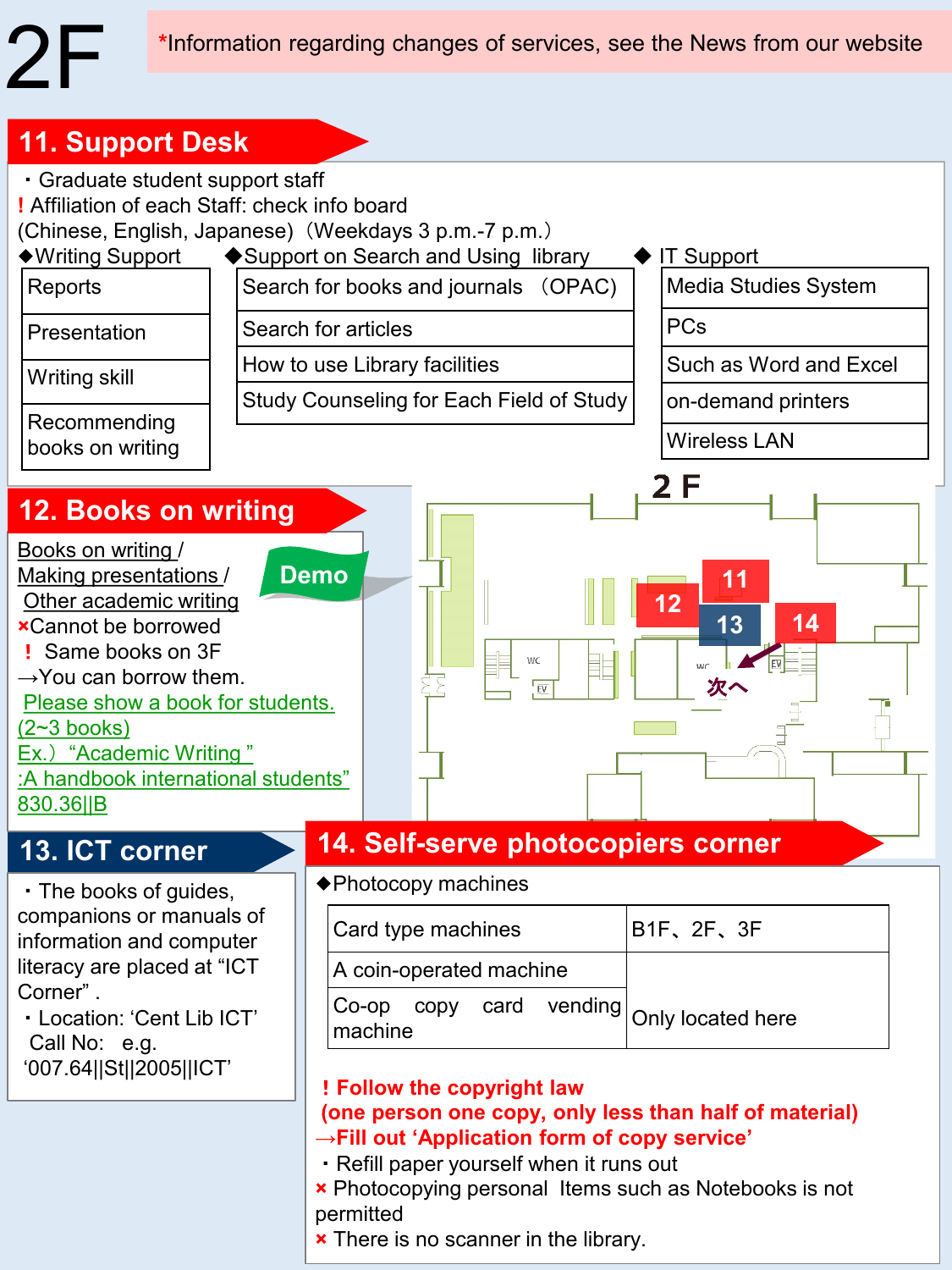**\***Information regarding changes of services, see the News from our website

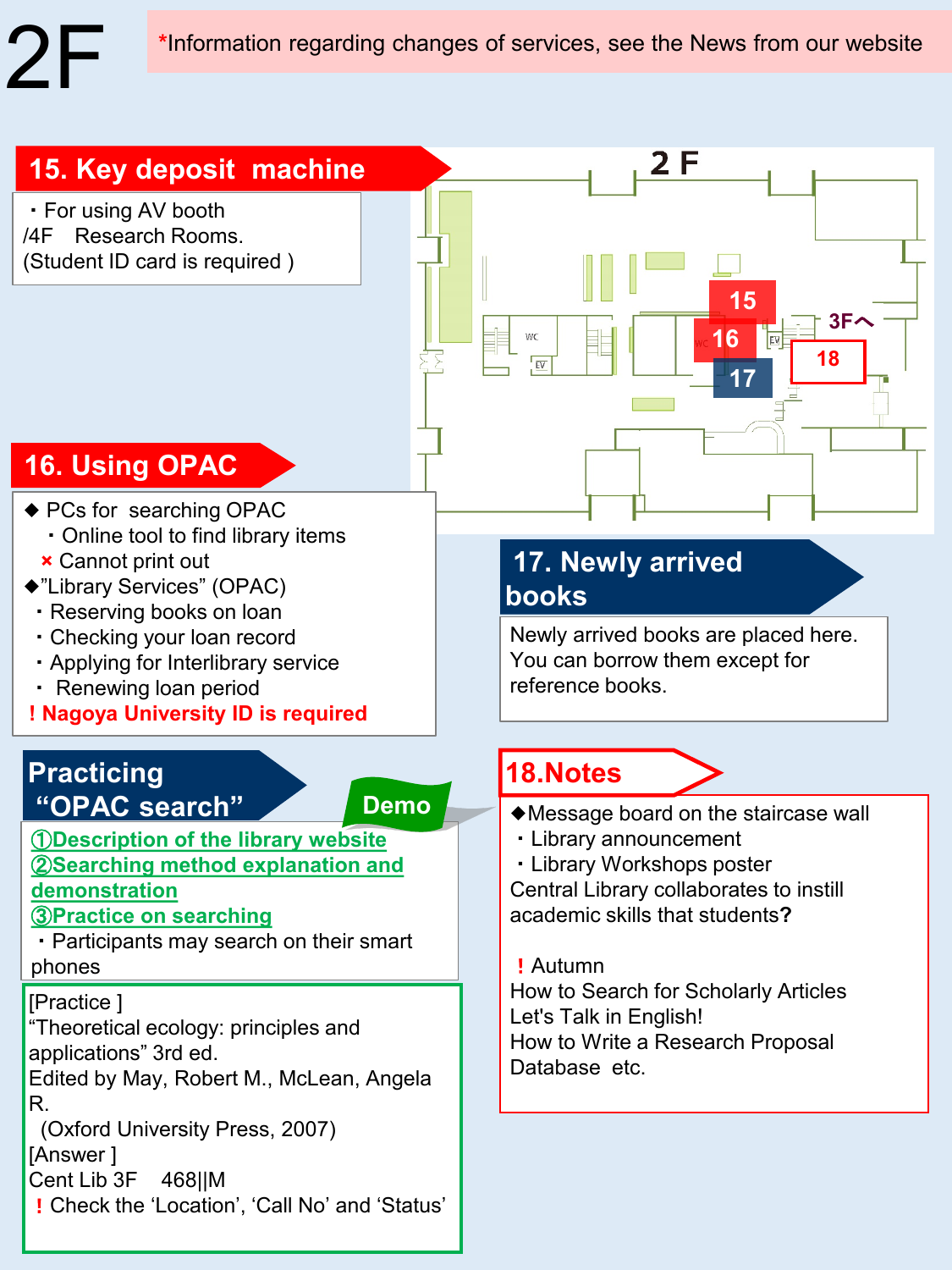**\***Information regarding changes of services, see the News from our website



Call No | 502.1||Y||||新書 | 721.8||Ka||||文庫

◆Yukari Bunko (NU related materials)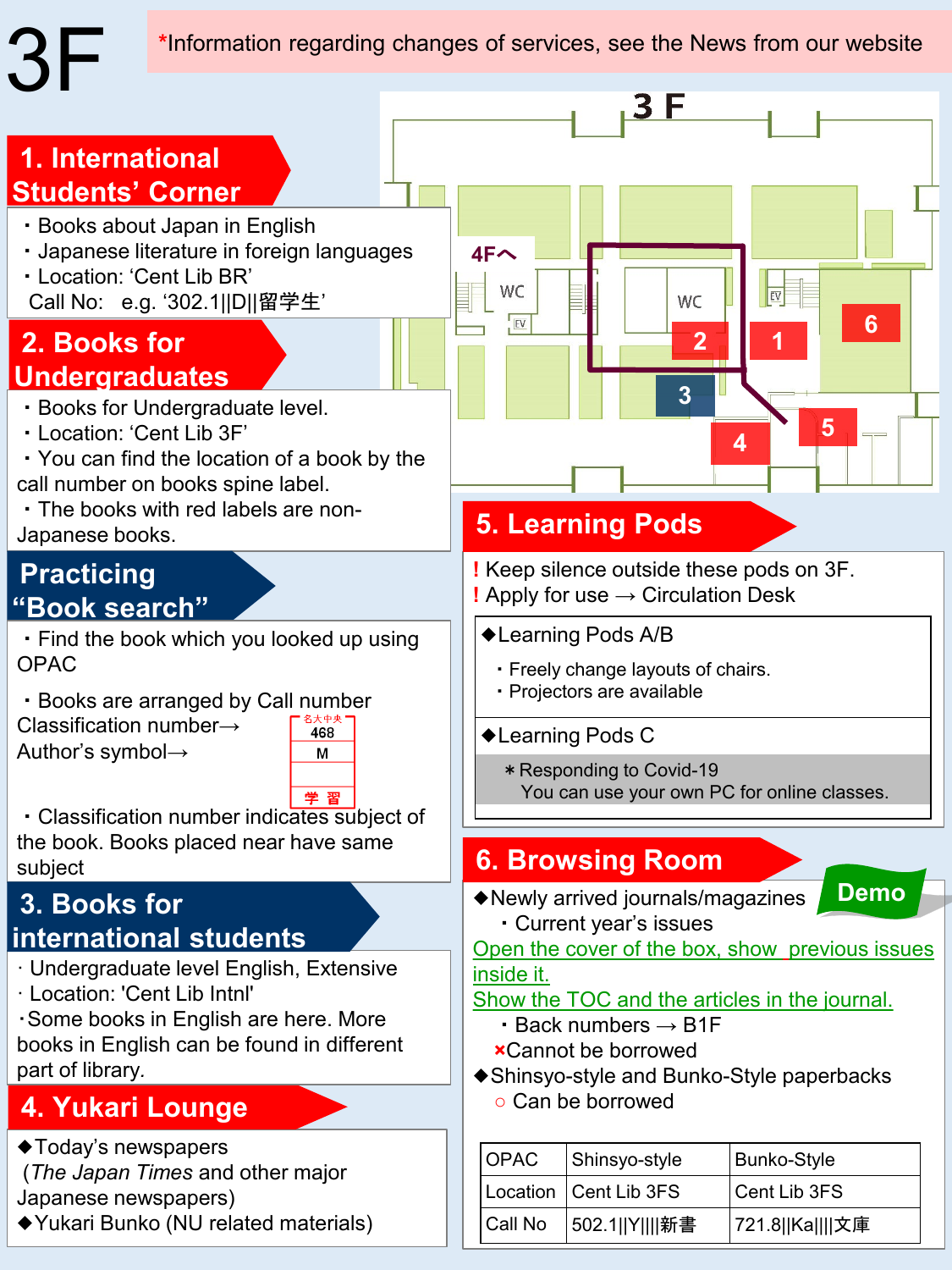## **1. Satellite PC Lab**

- ・There are 31 PCs and on-demand printer
- ・Can be used freely while no lecture is held.
- $\rightarrow$  Check the timetable on the door

## **2. Books for Researchers**

- ・Books on specialized research subjects are organized by category
	- Arts and Humanities  $\rightarrow$  4F
	- ・Social Sciences → 1F
	- ・Natural Sciences → 1F
- ! Divided Japanese (Kanji based)

Books and non-Japanese (non-Kanji based) books

## **3. Research Rooms**

! Use Research Rooms

 $\rightarrow$  Get the key using key deposit machine (2F) with your ID card.

・Available rooms vary based on student status.

Please check notes on the key deposit.